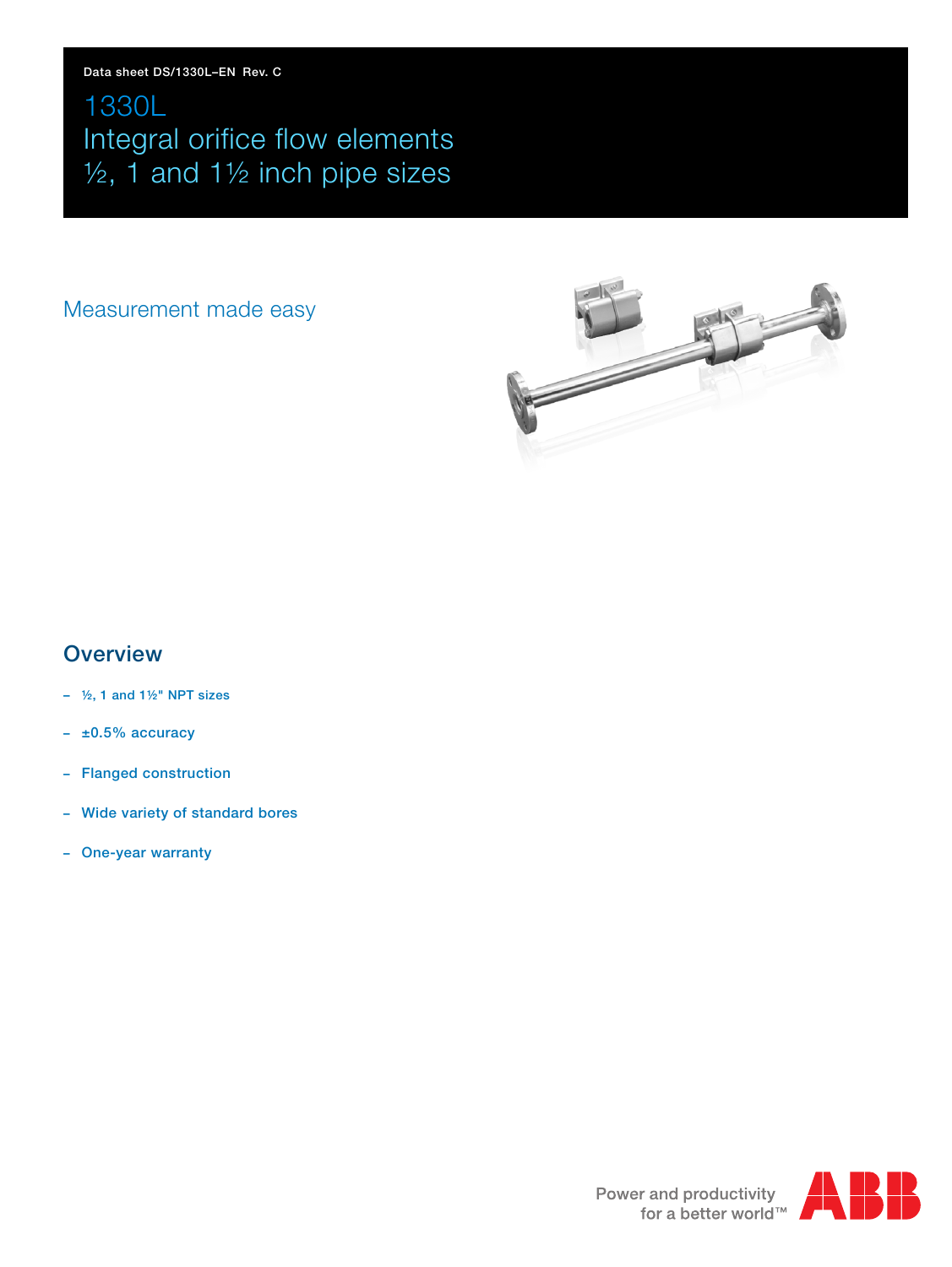# **Integral Orifice Flow Element 1/2, 1 ,1-1/2" Pipe sizes, Model 1330L**

The integral orifice is a flow element capable of being close coupled with differential pressure transmitters to make a complete flow meter**.** It provides easy-to-install**,** low-cost measurement of the small flows found frequently in plant metering operations and research projects**.** It can be ordered with internal NPT threads or flanged pipe runs, welded both upstream and downstream of the flow restriction. The orifice assembly may be directly mounted to the transmitter or remote using optional adapter kit 155S711.

# **PERFORMANCE SPECIFICATIONS**

#### **Accuracy**

#### **Calibrated**

±0.5% of actual flow when operated within the calibrated range using the average value of K

## **Uncalibrated Orifice Bores**

0.020-0.065 ±5% of rate 0.113-0.500 ±2% of rate 0.612-1.127 ±1.5% of rate

# **Pressure Rating**

**Threaded**

1/2 in. and 1 in. NPT: 3000 psig (21 000 kPa ) at 300°F (150°C) 1-1/2 NPT: 1500 psig (10 500 kPa) at 300°F (150°C )

# **Flanged**

Class 150 ANSI: 275 psig (1900 kPa ) MWP at 100°F (38°C) Class 300 ANSI: 720 psig (5000 kPa) MWP at 100°F (38°C)

# **PHYSICAL SPECIFICATIONS**

#### **Materials of Construction**

Threaded type body 316 SST, Orifice plate 316 SST, Hastelloy-C<sup>1</sup> Flanged type element All 316 SST only Sealing gasket Silicate ceramic filled TFE

# **Concentric Orifice Bores**

1/2 in. 0.020, 0.035, 0.065, 0.113, 0.150, 0.196, 0.270, 0.340 in. 1 in. 0.020, 0.035, 0.065, 0.113, 0.150, 0.196, 0.270, 0.340, 0.500, 0.612,

0.735 in.

1-1/2 in. 0.500, 0.612, 0.750, 0.918, 1.127 in.

# **Pipe Size**

1/2, 1 and 1-1/2 in.

#### **Pipe Schedule**

Schedule 40,  $80^{(2)}$ 

#### **Connection to Transmitter**

Flat gasketed surfaces bolted to transmitter or 3-valve manifold.

#### **Face to Face Dimensions**

Threaded type 1/2 and 1 in.: 3-11/16 in. (93.7 mm) 1-1/2 in.: 4-1/16 in. (103.2 mm) Flanged type 1/2 & 1 in.: 24 in. (609.6 mm) length 1-1/2 in.: 38 in. (965.2 mm) length

#### **NACE Standard**

Construction materials 316 SST with 316 SST orifice plate and 316 SST and Hastelloy C orifice plate conform to NACE Standard MR-0175-88. Conformance is on process wetted materials only and does not include bolting.

## **Temperature Rating**

300°F (148.9°C) max.

#### **Weights**

| 1330L                 |                  |
|-----------------------|------------------|
| No Flanges            |                  |
| $(1/2$ in. and 1 in.) | 4.9 lb (2.2 kg)  |
| $(1-1/2$ in.)         | 7.5 lb (3.4 kg)  |
| Class 150 ANSI Flange |                  |
| $(1/2$ in. and 1 in.) | 11.6 lb (5.3 kg) |
| Class 300 ANSI Flange |                  |
| $(1/2$ in. and 1 in.) | 17.6 lb (8 kg)   |
| Class 150 ANSI Flange |                  |
| $(1-1/2$ in.)         | 18.8 lb (8.5 kg) |
| Class 300 ANSI Flange |                  |
| $(1-1/2$ in.)         | 24.8 lb (11 kg)  |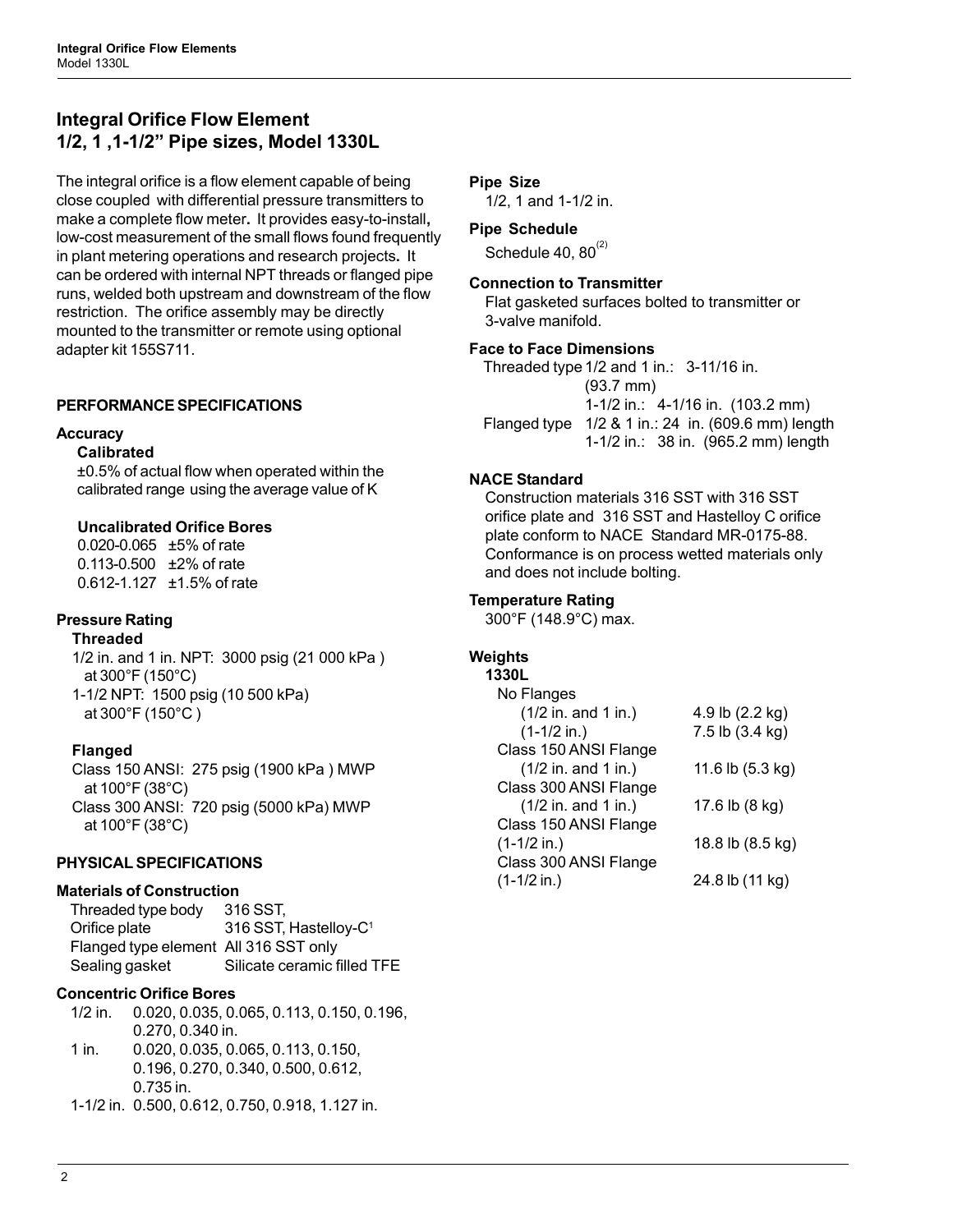# **DETERMINATION OF DIFFERENTIAL PRESSURE AND ORIFICE BORE**

#### **Differential Pressure**

To calculate exact differential pressure produced at known flow rate, use one of the following equations:

2

2

 $\overline{\phantom{a}}$  $\overline{\phantom{a}}$  $\rfloor$ 

 $\overline{\phantom{a}}$ 

$$
Liquid: h = gf \qquad \int \frac{q(inU.S.qpm)}{5.668 \times F_a \times K \times d^2}
$$

$$
\text{Gas:} \quad h = \quad \frac{\text{GT}_{f}}{\text{P}_{f}} \left[ \frac{Q(\text{inscfh})}{7727 \times \text{F}_{a} \times \text{Fpv} \times \text{Kxd}^{2} \times \text{Y}} \right]
$$

$$
\text{Steam: } h = V \quad \left[ \frac{W(\text{lb/hr})}{359 \times F_a \times K \times d^2 \times Y} \right]^2
$$

- $F_a$  = thermal expansion factor of orifice plate  $Zb$  = basic compressibility<br>G = specific gravity of gas  $ZF$  = flowing compressibility
- 
- $g_f$  = specific gravity of liquid at flow conditions<br>h = differential pressure in in H<sub>2</sub>O
- h = differential pressure in  $in.H<sub>2</sub>O$ <br>K = flow coefficient
- flow coefficient
- Pf = process pressure in psia (psig + 14.7)
- $Q =$  flow rate of gas
- q = flow rate of liquid
- Tf = process temperature in  ${}^{\circ}R$  ( ${}^{\circ}F$  = 460)
- $V =$  specific volume of steam in cu ft/lb<br>W = flow rate of steam
- $=$  flow rate of steam
- Y = gas expansion factor



- d = bore diameter in inches  $F_{\text{pv}} = \text{gas supercompressibility } F_{\text{pv}} = \sqrt{\frac{Zb}{\pi}}$ 
	-
	- flowing compressibility



ZF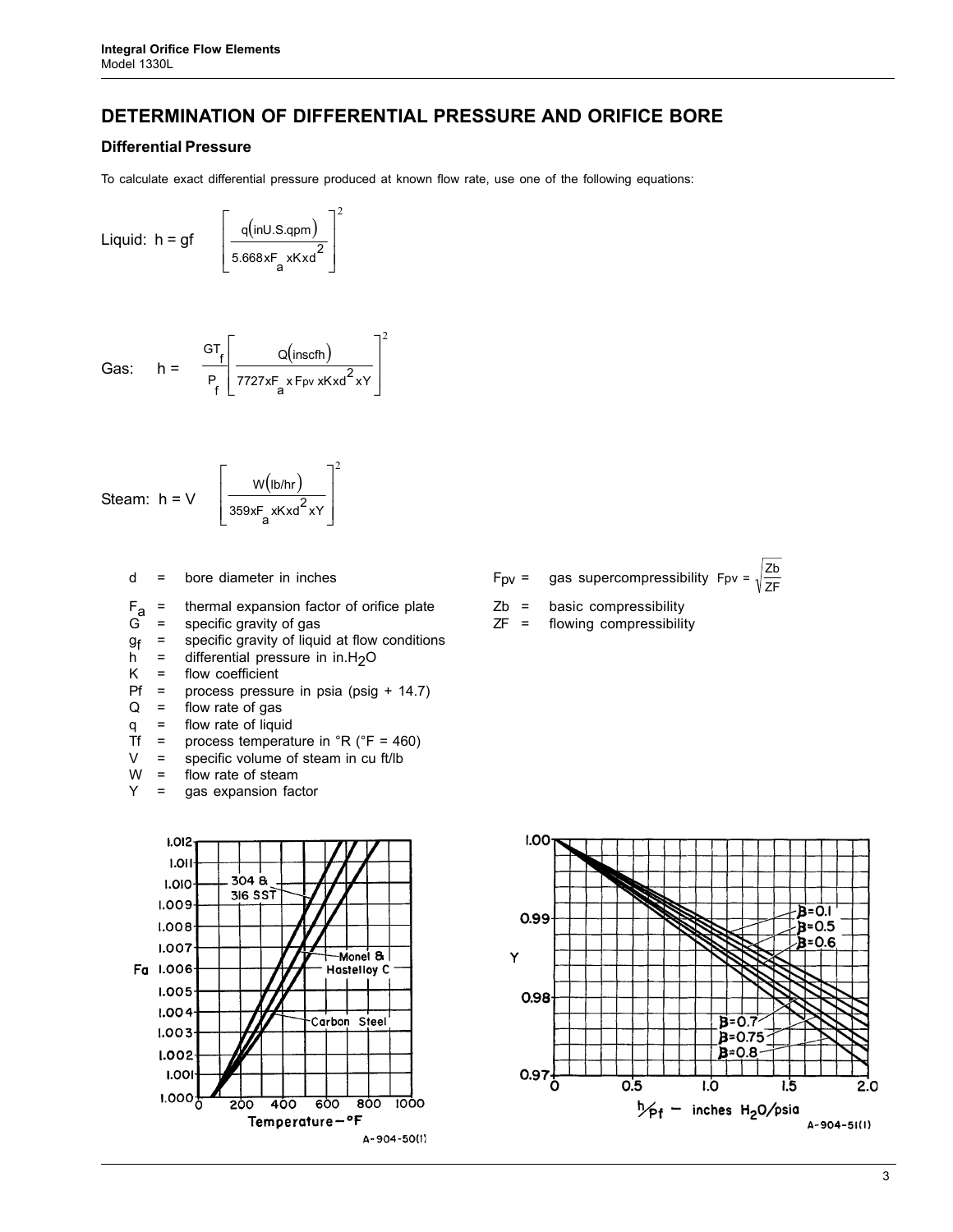#### **ORIFICE CAPACITIES**

**1/2 inch Integral Orifice Capacity Table** 

| Orifice<br><b>Bore</b><br>(Inches) | <b>Differential</b><br><b>Pressure</b><br>(Inches<br>H,O) | Liquid <sup>1</sup><br><b>Flow</b><br>Rate US<br>gpm | Gas <sup>2</sup><br><b>Flow</b><br>Rate<br>scfh | <b>Saturated</b><br>Steam <sup>3</sup><br><b>Flow Rate</b><br>pph |  |  |  |  |  |
|------------------------------------|-----------------------------------------------------------|------------------------------------------------------|-------------------------------------------------|-------------------------------------------------------------------|--|--|--|--|--|
| 0.020                              | 200                                                       | 0.020                                                | 12.8                                            | 0.6                                                               |  |  |  |  |  |
|                                    | 100                                                       | 0.0014                                               | 9.1                                             | 0.5                                                               |  |  |  |  |  |
|                                    | 50                                                        | 0.010                                                | 6.4                                             | 0.3                                                               |  |  |  |  |  |
|                                    | 20                                                        | 0.006                                                | 4.1                                             | 0.2                                                               |  |  |  |  |  |
|                                    | 10                                                        | 0.004                                                | 2.9                                             | 0.1                                                               |  |  |  |  |  |
| 0.035                              | 200                                                       | 0.060                                                | 38.7                                            | 1.9                                                               |  |  |  |  |  |
|                                    | 100                                                       | 0.043                                                | 27.3                                            | 1.4                                                               |  |  |  |  |  |
|                                    | 50                                                        | 0.030                                                | 19.3                                            | 1.0                                                               |  |  |  |  |  |
|                                    | 20                                                        | 0.019                                                | 12.2                                            | 0.6                                                               |  |  |  |  |  |
|                                    | 10                                                        | 0.014                                                | 8.6                                             | 0.4                                                               |  |  |  |  |  |
| 0.065                              | 200                                                       | 0.205                                                | 131.0                                           | 6.6                                                               |  |  |  |  |  |
|                                    | 100                                                       | 0.145                                                | 92.6                                            | 4.7                                                               |  |  |  |  |  |
|                                    | 50                                                        | 0.102                                                | 65.5                                            | 3.3                                                               |  |  |  |  |  |
|                                    | 20                                                        | 0.065                                                | 41.4                                            | 2.1                                                               |  |  |  |  |  |
|                                    | 10                                                        | 0.046                                                | 29.3                                            | 1.5                                                               |  |  |  |  |  |
| 0.113                              | 200                                                       | 0.616                                                | 394.5                                           | 19.8                                                              |  |  |  |  |  |
|                                    | 100<br>50                                                 | 0.436                                                | 279.0                                           | 14.0                                                              |  |  |  |  |  |
|                                    | 20                                                        | 0.308<br>0.195                                       | 197.3<br>124.8                                  | 9.9<br>6.3                                                        |  |  |  |  |  |
|                                    | 10                                                        | 0.138                                                | 88.2                                            | 4.4                                                               |  |  |  |  |  |
| 0.150                              | 200                                                       | 1.086                                                | 695.2                                           | 34.9                                                              |  |  |  |  |  |
|                                    | 100                                                       | 0.768                                                | 491.6                                           | 24.7                                                              |  |  |  |  |  |
|                                    | 50                                                        | 0.543                                                | 347.6                                           | 17.5                                                              |  |  |  |  |  |
|                                    | 20                                                        | 0.343                                                | 219.8                                           | 11.0                                                              |  |  |  |  |  |
|                                    | 10                                                        | 0.243                                                | 155.4                                           | 7.8                                                               |  |  |  |  |  |
| 0.196                              | 200                                                       | 1.863                                                | 1192.8                                          | 59.9                                                              |  |  |  |  |  |
|                                    | 100                                                       | 1.317                                                | 843.4                                           | 42.4                                                              |  |  |  |  |  |
|                                    | 50                                                        | 0.931                                                | 596.4                                           | 29.9                                                              |  |  |  |  |  |
|                                    | 20                                                        | 0.589                                                | 377.2                                           | 18.9                                                              |  |  |  |  |  |
|                                    | 10                                                        | 0.417                                                | 266.7                                           | 13.4                                                              |  |  |  |  |  |
| 0.270                              | 200                                                       | 3.640                                                | 2330.9                                          | 82.8                                                              |  |  |  |  |  |
|                                    | 100                                                       | 2.574                                                | 1648.2                                          | 58.5                                                              |  |  |  |  |  |
|                                    | 50                                                        | 1.820                                                | 1165.4                                          | 37.0                                                              |  |  |  |  |  |
|                                    | 20                                                        | 1.151                                                | 737.1                                           | 26.2                                                              |  |  |  |  |  |
|                                    | 10                                                        | 0.814                                                | 521.2                                           | 117.0                                                             |  |  |  |  |  |
| 0.340                              | 200                                                       | 6.051                                                | 3874.2                                          | 194.5                                                             |  |  |  |  |  |
|                                    | 100                                                       | 4.279                                                | 2739.4                                          | 137.6                                                             |  |  |  |  |  |
|                                    | 50                                                        | 3.025                                                | 1937.1                                          | 97.3                                                              |  |  |  |  |  |
|                                    | 20                                                        | 1.913                                                | 1225.1                                          | 61.5                                                              |  |  |  |  |  |
|                                    | 10                                                        | 1.353                                                | 866.3                                           | 43.5                                                              |  |  |  |  |  |

#### **1-1/2 inch Integral Orifice Capacity Table**

| Orifice<br>Bore<br>(Inches) | Differential<br>Pressure<br>(Inches<br>H <sub>2</sub> O | Liquid <sup>1</sup><br>Flow<br><b>Rate US</b><br>gpm | Gas <sup>2</sup><br>Flow<br>Rate<br>scfh | Saturated<br>Steam <sup>3</sup><br><b>Flow Rate</b><br>pph |
|-----------------------------|---------------------------------------------------------|------------------------------------------------------|------------------------------------------|------------------------------------------------------------|
| 0.500                       | 200                                                     | 12.244                                               | 7839.5                                   | 393.6                                                      |
|                             | 100                                                     | 8.658                                                | 5543.3                                   | 278.3                                                      |
|                             | 50                                                      | 6.122                                                | 3919.7                                   | 196.8                                                      |
|                             | 20                                                      | 3.872                                                | 2479.1                                   | 124.5                                                      |
|                             | 10                                                      | 2.738                                                | 1753.0                                   | 88.0                                                       |
| 0.612                       | 200                                                     | 18.434                                               | 11802.6                                  | 592.6                                                      |
|                             | 100                                                     | 13.035                                               | 8345.7                                   | 419.1                                                      |
|                             | 50                                                      | 9.217                                                | 5901.3                                   | 296.3                                                      |
|                             | 20                                                      | 5.829                                                | 3732.3                                   | 187.4                                                      |
|                             | 10                                                      | 4.122                                                | 2639.1                                   | 132.5                                                      |
| 0.750                       | 200                                                     | 28.090                                               | 17985.3                                  | 930.1                                                      |
|                             | 100                                                     | 19.863                                               | 12717.5                                  | 638.6                                                      |
|                             | 50                                                      | 14.045                                               | 8992.6                                   | 451.5                                                      |
|                             | 20                                                      | 8.883                                                | 5687.4                                   | 285.6                                                      |
|                             | 10                                                      | 6.281                                                | 4021.6                                   | 201.9                                                      |
| 0.918                       | 200                                                     | 43.812                                               | 28051.6                                  | 1408.6                                                     |
|                             | 100                                                     | 30.980                                               | 19835.5                                  | 996.0                                                      |
|                             | 50                                                      | 21.906                                               | 14025.8                                  | 704.3                                                      |
|                             | 20                                                      | 13.855                                               | 8870.7                                   | 445.4                                                      |
|                             | 10                                                      | 9.797                                                | 6272.5                                   | 315.0                                                      |
|                             |                                                         |                                                      |                                          |                                                            |

| Orifice<br>Bore<br>(Inches) | Differential<br><b>Pressure</b><br>(Inches<br>H <sub>2</sub> O | Liquid <sup>1</sup><br>Flow<br>Rate US<br>gpm | Gas <sup>2</sup><br>Flow<br>Rate<br>scfh | Saturated<br>Steam <sup>3</sup><br><b>Flow Rate</b><br>pph |
|-----------------------------|----------------------------------------------------------------|-----------------------------------------------|------------------------------------------|------------------------------------------------------------|
| 0.020                       | 200                                                            | 0.021                                         | 13.2                                     | 0.7                                                        |
|                             | 100                                                            | 0.015                                         | 9.4                                      | 0.5                                                        |
|                             | 50                                                             | 0.010                                         | 6.6                                      | 0.3                                                        |
|                             | 20<br>10                                                       | 0.007<br>0.005                                | 4.2<br>3.0                               | 0.2<br>0.1                                                 |
| 0.035                       | 200                                                            | 0.062                                         | 39.9                                     | 1.9                                                        |
|                             | 100                                                            | 0.044                                         | 28.2                                     | 1.4                                                        |
|                             | 50                                                             | 0.031                                         | 20.0                                     | 1.0                                                        |
|                             | 20                                                             | 0.020                                         | 12.6                                     | 0.6                                                        |
|                             | 10                                                             | 0.014                                         | 8.9                                      | 0.4                                                        |
| 0.065                       | 200                                                            | 0.210                                         | 134.4                                    | 6.8                                                        |
|                             | 100<br>50                                                      | 0.148<br>0.105                                | 95.1<br>67.2                             | 4.8<br>3.4                                                 |
|                             | 20                                                             | 0.066                                         | 42.5                                     | 2.1                                                        |
|                             | 10                                                             | 0.047                                         | 30.1                                     | 1.5                                                        |
| 0.113                       | 200                                                            | 0.619                                         | 396.5                                    | 19.9                                                       |
|                             | 100                                                            | 0.438                                         | 280.4                                    | 14.1                                                       |
|                             | 50                                                             | 0.310                                         | 198.2                                    | 10.0                                                       |
|                             | 20                                                             | 0.196                                         | 125.4                                    | 6.3                                                        |
| 0.150                       | 10<br>200                                                      | 0.138<br>1.089                                | 88.7<br>697.5                            | 4.5<br>35.0                                                |
|                             | 100                                                            | 0.770                                         | 493.2                                    | 24.8                                                       |
|                             | 50                                                             | 0.545                                         | 348.7                                    | 17.5                                                       |
|                             | 20                                                             | 0.344                                         | 220.6                                    | 11.1                                                       |
|                             | 10                                                             | 0.244                                         | 156.0                                    | 7.8                                                        |
| 0.196                       | 200                                                            | 1.857                                         | 1188.9                                   | 59.7                                                       |
|                             | 100                                                            | 1.313<br>0.928                                | 840.7<br>594.4                           | 42.2<br>29.8                                               |
|                             | 50<br>20                                                       | 0.587                                         | 376.0                                    | 18.9                                                       |
|                             | 10                                                             | 0.415                                         | 265.8                                    | 13.3                                                       |
| 0.270                       | 200                                                            | 3.529                                         | 2259.8                                   | 113.5                                                      |
|                             | 100                                                            | 2.496                                         | 1597.9                                   | 80.2                                                       |
|                             | 50                                                             | 1.765                                         | 1129.9                                   | 56.7                                                       |
|                             | 20<br>10                                                       | 1.116<br>0.789                                | 714.6<br>505.3                           | 35.9<br>25.4                                               |
| 0.340                       | 200                                                            | 5.606                                         | 3589.4                                   | 180.2                                                      |
|                             | 100                                                            | 3.964                                         | 2538.1                                   | 127.4                                                      |
|                             | 50                                                             | 2.803                                         | 1794.7                                   | 90.1                                                       |
|                             | 20                                                             | 1.773                                         | 1135.1                                   | 57.0                                                       |
|                             | 10                                                             | 1.254                                         | 802.6                                    | 40.3                                                       |
| 0.500                       | 200<br>100                                                     | 12.625<br>8.927                               | 8083.3<br>5715.7                         | 405.9<br>287.0                                             |
|                             | 50                                                             | 6.312                                         | 4041.6                                   | 202.9                                                      |
|                             | 20                                                             | 3.992                                         | 2556.2                                   | 128.4                                                      |
|                             | 10                                                             | 2.823                                         | 1807.5                                   | 90.8                                                       |
| 0.612                       | 200                                                            | 20.055                                        | 12840.6                                  | 644.8                                                      |
|                             | 100                                                            | 14.181                                        | 9079.7                                   | 455.9                                                      |
|                             | 50<br>20                                                       | 10.028<br>6.342                               | 6420.3<br>4060.6                         | 322.4<br>203.9                                             |
|                             | 10                                                             | 4.484                                         | 2871.2                                   | 144.2                                                      |
| 0.735                       | 200                                                            | 30.962                                        | 19823.8                                  | 995.4                                                      |
|                             | 100                                                            | 21.893                                        | 14017.5                                  | 703.9                                                      |
|                             | 50                                                             | 15.481                                        | 9911.9                                   | 497.7                                                      |
|                             | 20                                                             | 9.791                                         | 6268.8                                   | 314.8                                                      |
|                             | 10                                                             | 6.923                                         | 4432.7                                   | 222.6                                                      |

1. Based on water flow at 60°F (15.6°C).

2. Based on air flow at 100 psig and 60°F, with base condition of 14.7 psia and 60°F (15.6°C)

3. Based on saturated steam flow at 100 psig.

4. These tables are for approximation purposes only.

**1 inch Integral Orifice Capacity Table** 

r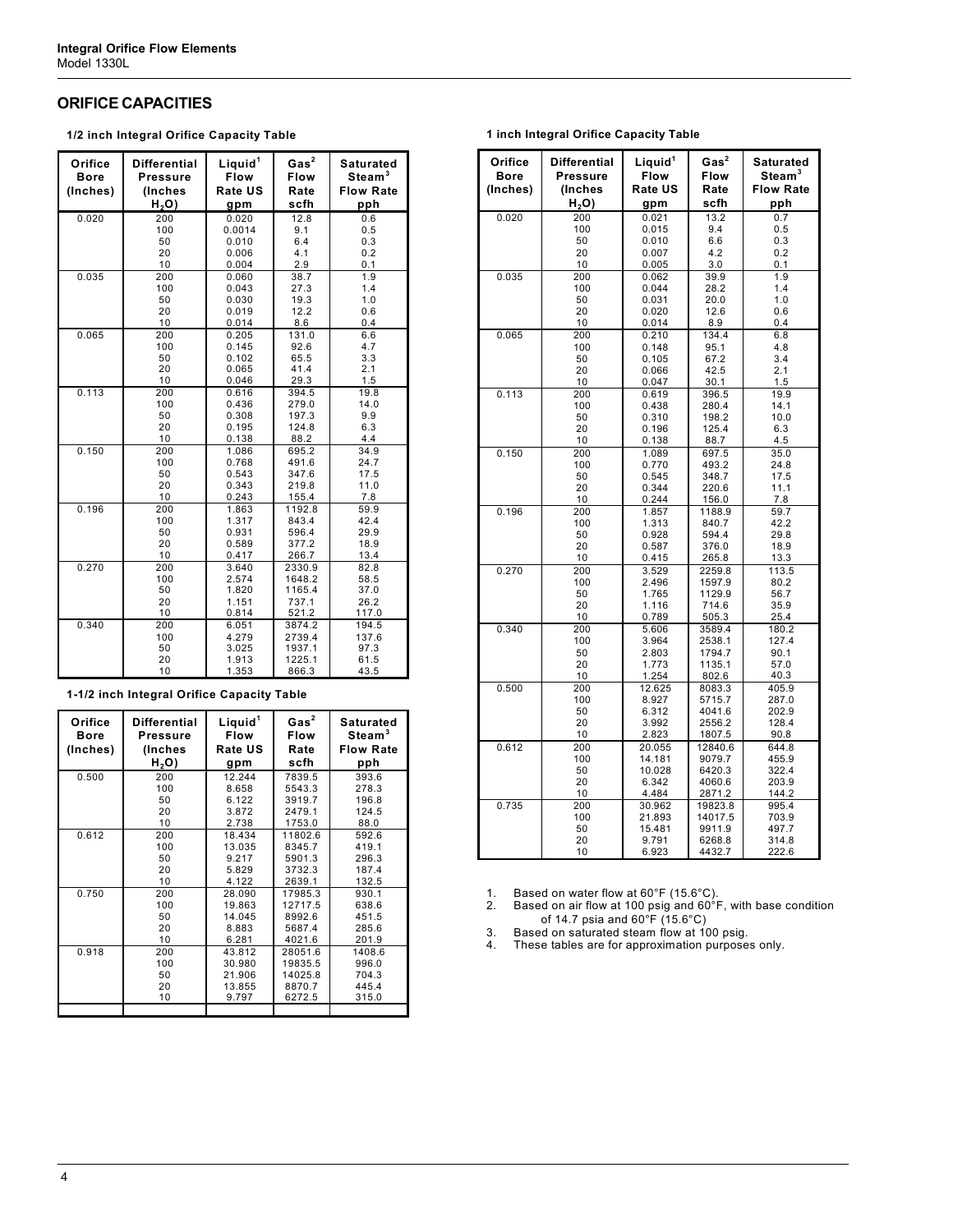# **DIMENSIONS**





Inches | MM 3/16 4.76 1-1/16 26.99 8 203.20 24 609.20 38 985.20

| <b>Pipe Size</b> |        |  |
|------------------|--------|--|
|                  | ± 3/16 |  |
|                  | 24     |  |
|                  | 24     |  |
|                  | 24     |  |
| $1 - 1/2$        | 38     |  |
|                  |        |  |

All dimensions in inches.

# **1/2" & 1" INTEGRAL ORIFICE FLOW ELEMENT**



# **1-1/2" INTEGRAL ORIFICE FLOW ELEMENT**



| <b>INCHES</b> | mm    | <b>INCHES</b> | mm     |
|---------------|-------|---------------|--------|
| 1/2           | 12.7  | $1 - 31/32$   | 50.01  |
|               | 25.4  | $3 - 1/2$     | 88.9   |
| $1 - 1/8$     | 28.57 | $3 - 11/16$   | 93.66  |
| $1 - 1/16$    | 26.99 | $3 - 15/16$   | 100.01 |
| $1 - 5/16$    | 33.34 | $4 - 1/16$    | 103.9  |
| $1 - 1/2$     | 38.10 | $4 - 5/16$    | 109.54 |
| $1 - 3/4$     | 44.45 |               |        |



XB-1210-170(1)

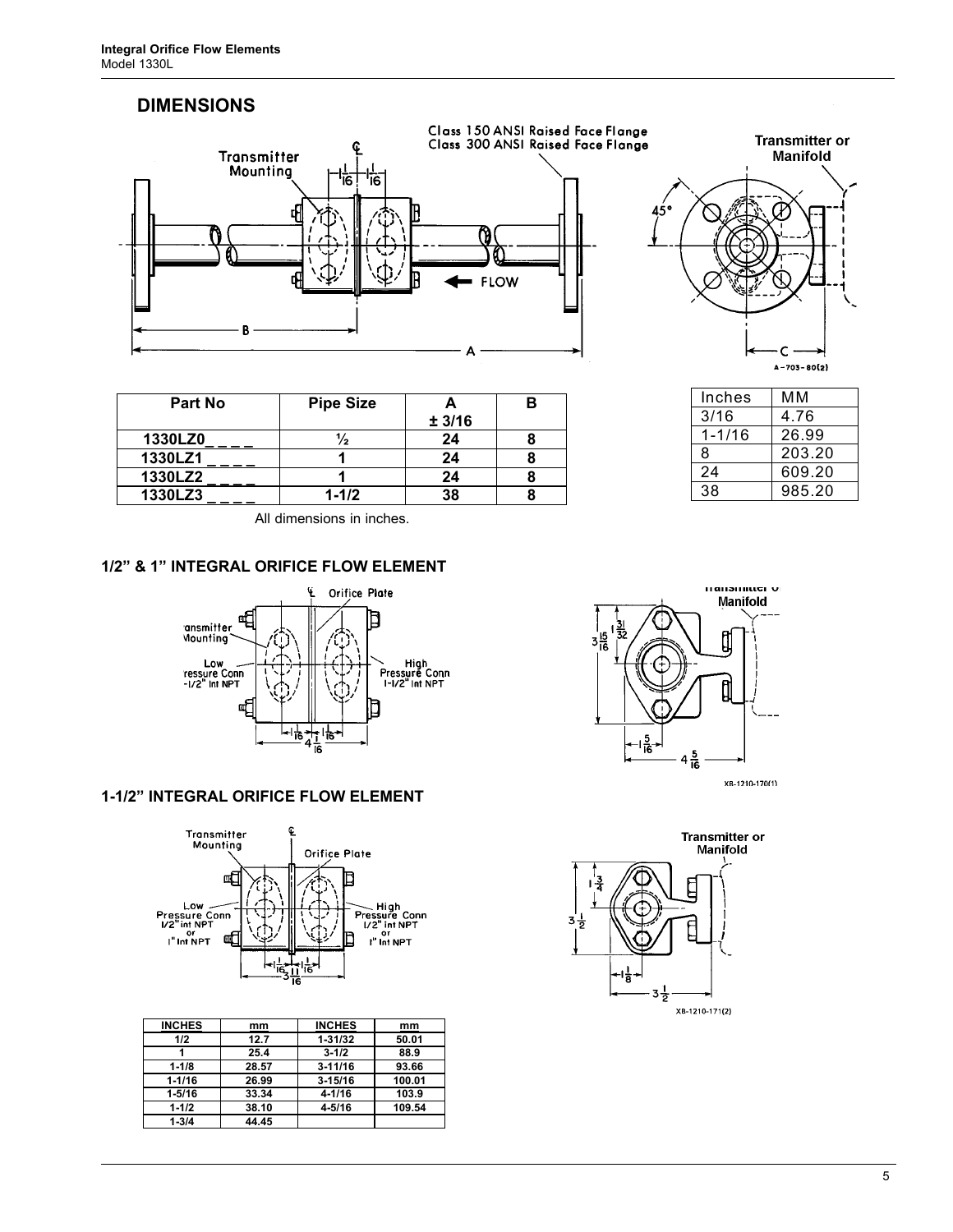| <b>Model Number Designation</b>                                       | 1330L |  | $\frac{Z}{06}$ $\frac{}{07}$ $\frac{}{08}$ $\frac{}{09}$ $\frac{}{10}$ $\frac{}{11}$ |  |  |
|-----------------------------------------------------------------------|-------|--|--------------------------------------------------------------------------------------|--|--|
|                                                                       |       |  |                                                                                      |  |  |
|                                                                       |       |  |                                                                                      |  |  |
| Pipe and Bore Size (no piping, no flanges, select from 9th character) |       |  |                                                                                      |  |  |
|                                                                       |       |  |                                                                                      |  |  |
|                                                                       |       |  |                                                                                      |  |  |
|                                                                       |       |  |                                                                                      |  |  |
|                                                                       |       |  |                                                                                      |  |  |
|                                                                       |       |  |                                                                                      |  |  |
|                                                                       |       |  |                                                                                      |  |  |
|                                                                       |       |  |                                                                                      |  |  |
|                                                                       |       |  |                                                                                      |  |  |
|                                                                       |       |  |                                                                                      |  |  |
|                                                                       |       |  |                                                                                      |  |  |
|                                                                       |       |  |                                                                                      |  |  |
|                                                                       |       |  |                                                                                      |  |  |
|                                                                       |       |  |                                                                                      |  |  |
|                                                                       |       |  |                                                                                      |  |  |
|                                                                       |       |  |                                                                                      |  |  |
|                                                                       |       |  |                                                                                      |  |  |
|                                                                       |       |  |                                                                                      |  |  |
|                                                                       |       |  |                                                                                      |  |  |
|                                                                       |       |  |                                                                                      |  |  |
|                                                                       |       |  |                                                                                      |  |  |
|                                                                       |       |  |                                                                                      |  |  |
|                                                                       |       |  |                                                                                      |  |  |
|                                                                       |       |  |                                                                                      |  |  |
|                                                                       |       |  |                                                                                      |  |  |
|                                                                       |       |  |                                                                                      |  |  |
|                                                                       |       |  |                                                                                      |  |  |
|                                                                       |       |  |                                                                                      |  |  |
|                                                                       |       |  |                                                                                      |  |  |
|                                                                       |       |  |                                                                                      |  |  |
|                                                                       |       |  |                                                                                      |  |  |
| <b>Upstream, Downstream Piping and Mating Flange Connection</b>       |       |  |                                                                                      |  |  |
|                                                                       |       |  |                                                                                      |  |  |
| Class 150 ANSI flange and Schedule 40 pipe                            |       |  |                                                                                      |  |  |
|                                                                       |       |  |                                                                                      |  |  |
|                                                                       |       |  |                                                                                      |  |  |
| Class 300 ANSI flange and Schedule 40 pipe                            |       |  |                                                                                      |  |  |
|                                                                       |       |  |                                                                                      |  |  |
|                                                                       |       |  |                                                                                      |  |  |
| Class 150 ANSI flange and Schedule 80 pipe                            |       |  |                                                                                      |  |  |
|                                                                       |       |  |                                                                                      |  |  |
|                                                                       |       |  |                                                                                      |  |  |
| Class 300 ANSI flange and Schedule 80 pipe                            |       |  |                                                                                      |  |  |
|                                                                       |       |  |                                                                                      |  |  |
|                                                                       |       |  |                                                                                      |  |  |
|                                                                       |       |  |                                                                                      |  |  |
|                                                                       |       |  |                                                                                      |  |  |
| <b>Construction Material</b>                                          |       |  |                                                                                      |  |  |
|                                                                       |       |  |                                                                                      |  |  |
|                                                                       |       |  |                                                                                      |  |  |
|                                                                       |       |  |                                                                                      |  |  |
| <b>Calibration</b>                                                    |       |  |                                                                                      |  |  |
|                                                                       |       |  |                                                                                      |  |  |
|                                                                       |       |  |                                                                                      |  |  |
|                                                                       |       |  |                                                                                      |  |  |
|                                                                       |       |  |                                                                                      |  |  |
|                                                                       |       |  |                                                                                      |  |  |
|                                                                       |       |  |                                                                                      |  |  |
|                                                                       |       |  |                                                                                      |  |  |
|                                                                       |       |  |                                                                                      |  |  |

 $^{1}$ Trademark of Haynes International, Inc.<br> $^{2}$ Special bore size to be specified at time of order placement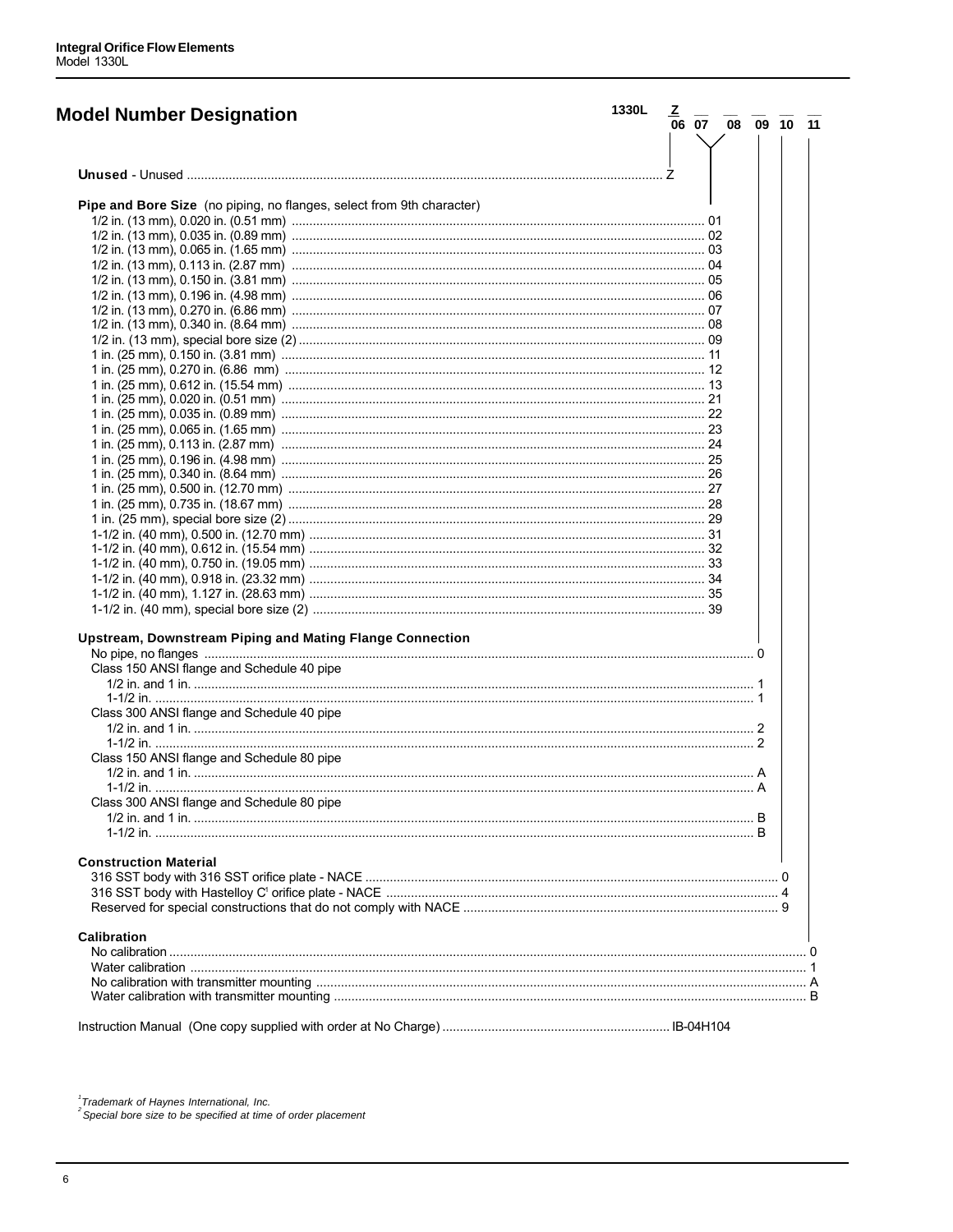# **Model Number Designation**

# **Optional Extras:**

Orifice bore Calculation (Applies to Special Bore Only)

- Replacement Orifice Plate Kits Consist of standard bore orifice plate and two silicone**-**ceramic filled TFE gaskets**.**
- Adapter Kit 155S711 for remote mounting of transmitter.
- Oxygen Service Cleaning per CGA-G4.